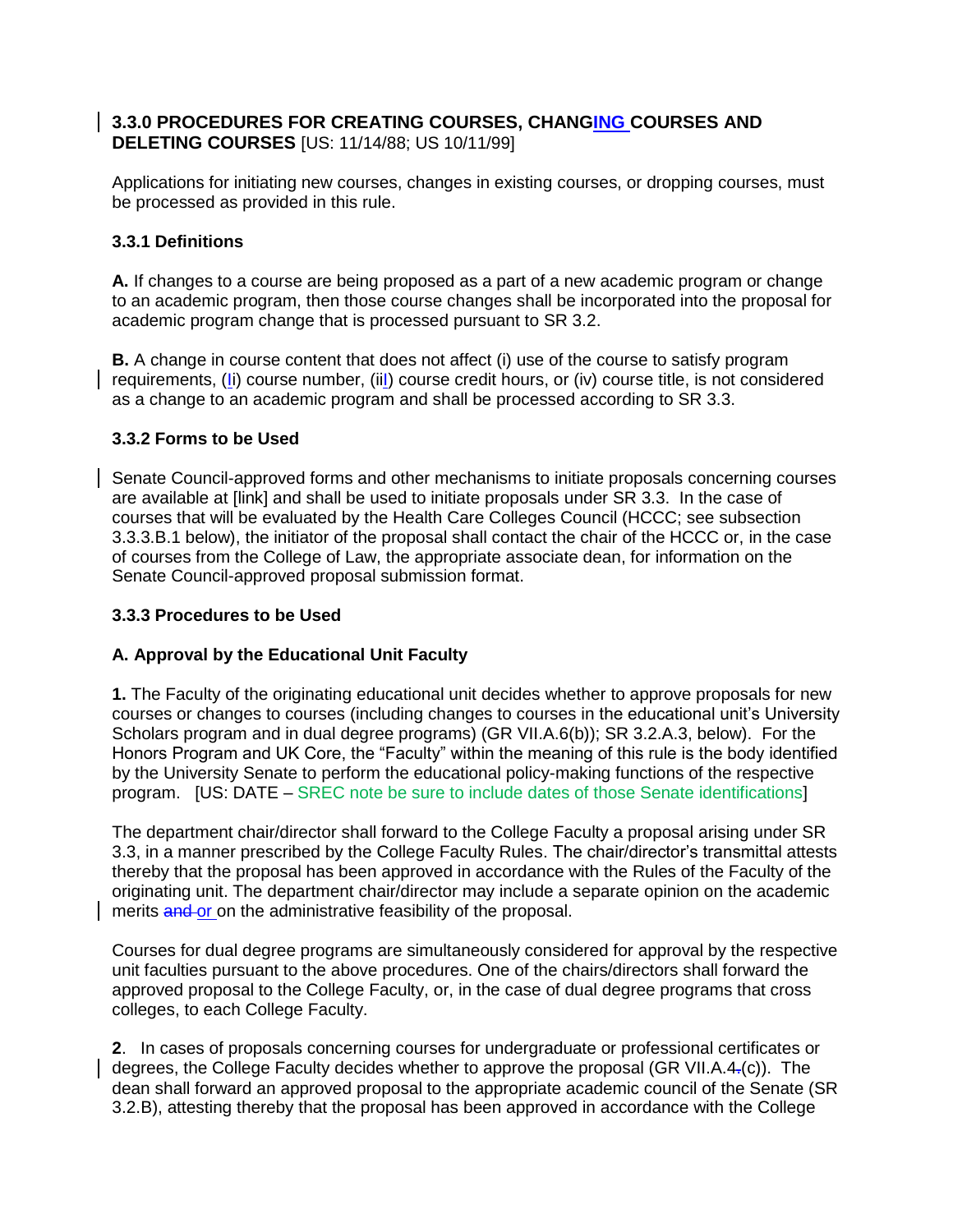Faculty Rules. The dean may include a separate opinion on the academic merits or administrative feasibility of the proposal (GR VII.B.3).

Courses for dual degree programs are simultaneously considered for approval by each College Faculty pursuant to the above procedures. The respective deans may include separate opinions on the academic merits and or on the administrative feasibility of the proposal. One of the deans shall forward a single proposal for the dual degree course to the appropriate academic council of the Senate.

**3. UK Core Program**. Changes in courses proposed to be used in the UK Core Program are submitted by the college first to the Undergraduate Council, before action by the UK Core committee. [US: DATE]

#### **B. Approval by Academic Council** [US: 10/11/99]

**1. Jurisdiction**. The dean shall forward the proposal to the appropriate academic council as provided in this subpart SR 3.3.B.1. Responsibility for the approval of new courses, changes in courses and deletion of courses (except for minor course changes as defined in SR 3.3.3.B.1.GF, below), shall be vested in the appropriate academic Council as follows: [US: DATE]

**(a) Health care college professional programs**. Proposals concerning courses for either a professional certificate or a degree program in a health profession that are recommended by a health care college shall be forwarded first to the HCCC. The HCCC shall act for the University Senate to make a final decision to approved such proposals.

**(b) Other proposals arising from a health care college**. Proposals for courses concerning an undergraduate certificate or degree shall be first forwarded to the HCCC if the program involves the students in health care practices. If approved by the HCCC, the chair of the HCCC shall forward the proposal to the Undergraduate Council (subpart (c), below). Proposals for graduate certificates or degrees from health care colleges are not processed by the HCCC but shall be processed as in subpart (d). [US: DATE]

**(c)** The Undergraduate Council decides whether to approve all proposals concerning courses which may be used for credit toward an undergraduate certificate or degree. The role of the Undergraduate Council is only to recommend when courses are numbered 500-599. The chair of the Undergraduate Council shall forward that recommendation to the Graduate Council.

**(d)** The Graduate Council shall decide whether to approve all proposals concerning courses which may be used for credit toward a graduate certificate or degree. The role of the Graduate Council is only to recommend on courses numbered 400G-499G or in changing a course numbered 500-599 to a course numbered in the 400-499. The chair of the Graduate Council shall forward that recommendation to the Undergraduate Council. .

**(e)** Where the recommendation of the Undergraduate Council on a 500- 599 level course is in disagreement with the decision of the Graduate Council, or in the case when the Graduate Council's recommendation on a 400G-499G level course is in disagreement with the Undergraduate Council, the matter shall be referred to the Senate Council for a decision.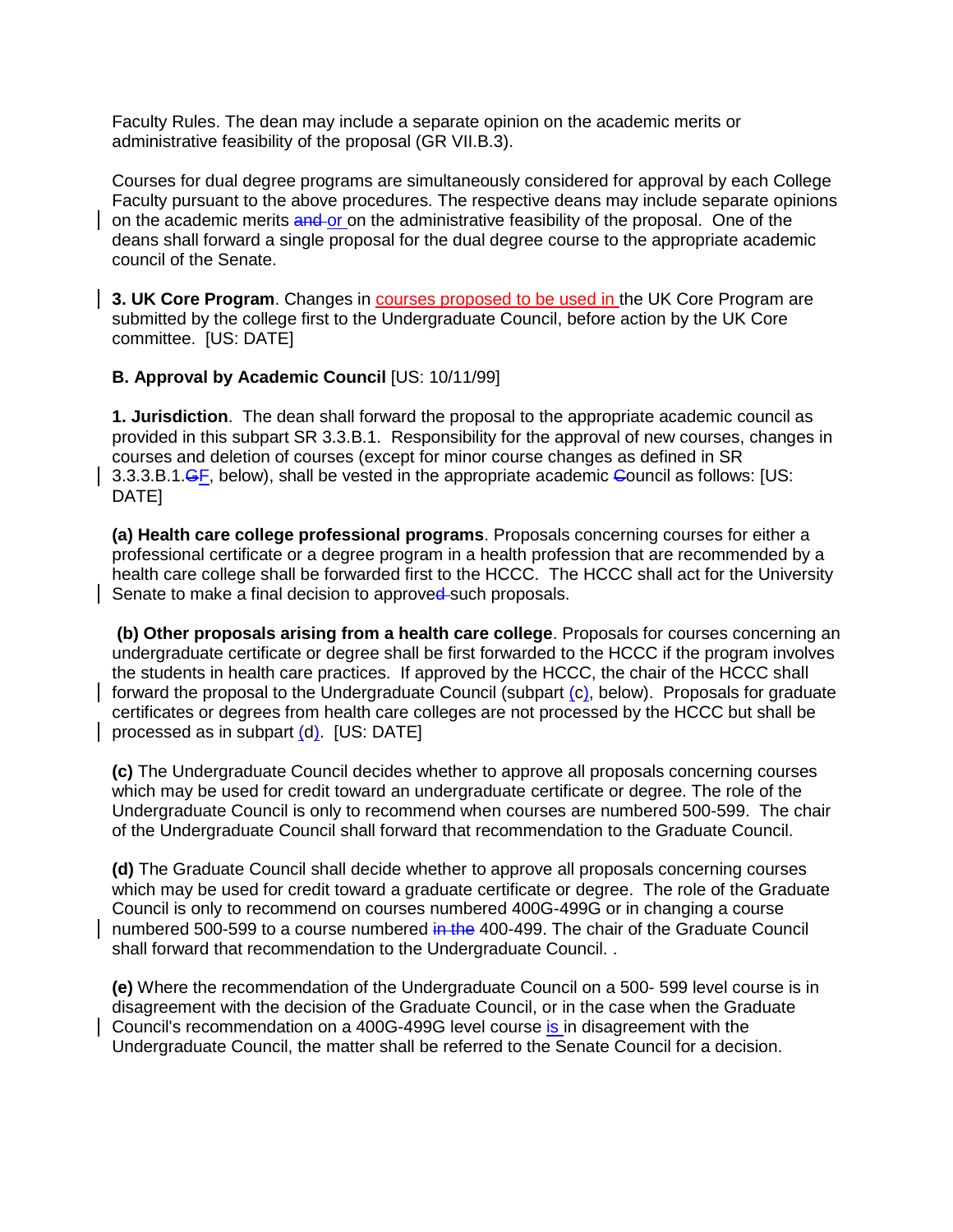**(f)** Positive recommendations on proposals by an academic council, and all recommendations by the UK Core committee, shall be forwarded by the chair of the council or committee to the Senate Council.

**(g)** If, in the judgment of an academic council a proposal concerning a course constitutes a major change in an academic program, then the chair of the academic council shall return the proposal to the college for processing as a program change (SR 3.2).

**(h)** All other new courses or changes in courses will be approved by the Senate Council only.

**C. Reporting and ApprovalFinal University Approval by the Senate** [US: 10/11/99; US: 2/10/03]

# **1. Posting**

The Senate Council will provide University-wide notice of approval of proposals on courses by academic councils or the UK Core committee by a posting on a Senate web site for ten days. 4 no objection is raised within ten days of this circulation, the proposal has final Senate approval. In the case of courses which are or are to become part of UK Core, the notice period shall be 30 days.

### **2. Procedure for handling objections to posted course proposals**

**(a)** Any University Faculty member can raise an objection to a posted proposal through a member of the University Senate. If a Senator raises an objection to the Senate Council and the objection is not resolved, then the Senator may have the issue placed on the agenda of the next regular Senate Council meeting by having five Senators submit an objection to the Senate Council Office. If the Senate Council deems the objection has merit, then it will place the item on the Senate agenda. The Senate shall be informed about the nature of the objection by information included with the proposal packet. Formal action by the University Senate on the proposal is final. The Senate Council shall circulate reports of these decisions to the Provost, Registrar and other appropriate entities. [US: DATE]

## **(b)3. Final Approval.**

If no objection is raised to the Senate Council Office within ten days of the posting the proposal, then it is approved. The Senate Council Office will report approvals to the Provost, Registrar and other appropriate entities. [US: DATE]

## **D. Cross-listing**

If an educational unit Faculty wishes to cross-list an existing course, then it shall first seek the approval of the Faculty of the educational unit that currently offers the course. If each Faculty of the two units approves the cross-listing, then the requesting educational unit shall submit a form for a minor course change to of the existing course. The chair/director of each unit shall sign the form to attest that each unit Faculty approves the cross-listing. If the units are in different colleges, both deans must signify approval in the similar respective capacities as described above for the two unit chair(s)/director(s). Cross-listing shall not be used as justification for duplication of teaching effort. The chair of the home educational unit of the course must agree on the time, place and instructor(s) in scheduling of the cross-listed course.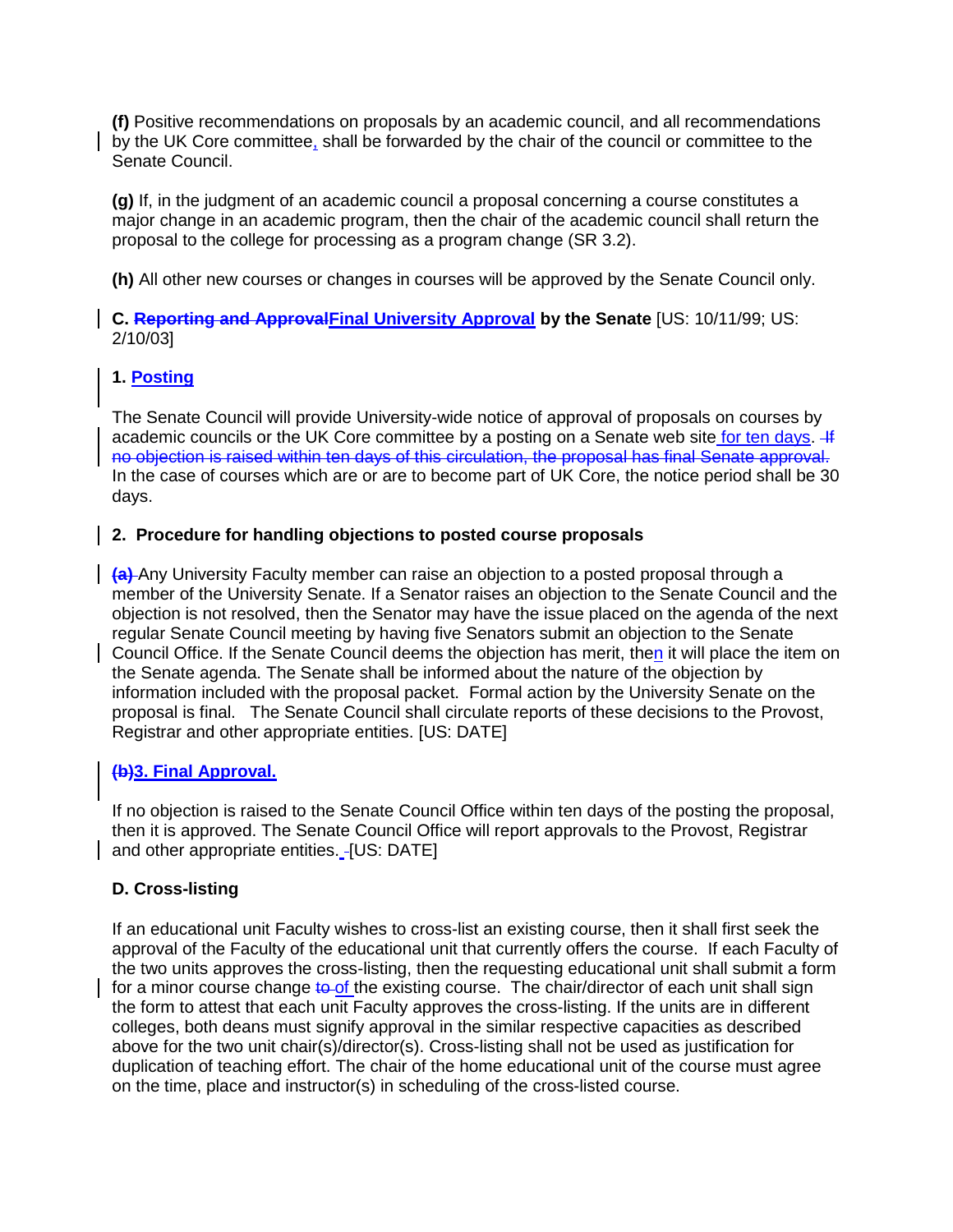## **E. Replaced Courses**

If a new course is created through substitution, replacement, consolidation or combination of one or more courses, a form for deleting the eliminated course must be processed in the prescribed manner.

### **F. Exception for Minor Changes** [US: 10/11/99]

**1. Procedure**. If a proposed course change meets the criteria of a minor change below, then the dean of the college shall forward the course change form directly to the Chair of the Senate Council for approval. If the Chair of the Senate Council concurs that the proposed change meets the criteria for a minor change, then the Chair of the Senate Council shall notify the Registrar's Office and the dean of the college originating the proposal. If the Chair of the Senate Council Chair believes the change is not minor, then the Chair of the Senate Council shall return the proposal to the dean of the college originating the proposal, for processing through the procedure for regular course approval.

**2. Definition.** A request may be considered a minor change if it meets one of the following criteria:

**(a)** change in number within the same hundred series. For the purpose of this rule, courses numbered 600 to 799, and 800 to 999, are respectively considered to be in the same hundred series.

**(b)** an editorial change in the course title or description which does not imply a change in content or emphasis

\* When a change in course prefix is made necessary by prior Senate approval of a change in the name of the associated academic program or a change in the name of the educational unit, the change to a completely new course prefix may be considered a minor change when the following standards are met: (1) there is no change in course content or emphasis; (2) there is no change in the 'hundred series' of the course number; and (3) there is no change to of the educational unit responsible for the course. [RC: 6/23/11]

**(c)** a change in prerequisite(s) that does not imply a change in course content or emphasis, or which is made necessary by the elimination or significant alteration of the prerequisite(s)

**(d)** a new cross-listing or a change in the cross-listing status of a course, as described above

**(e)** correction of typographical errors.

#### **3.3.1 Automatic Deletion of Courses from the Bulletin** [RC: 11/14/88]

**A.** If any course has not been taught within a four-year period, the Registrar shall remove the description of the course from the University *Bulletin*. A course so removed from the *Bulletin*  shall remain in the Registrar"s inventory of courses for an additional four years (unless the college submits a course deletion form to the Registrar requesting deletion of the course). During the additional four-year period, the college may offer the course and, if it is taught, the Registrar shall restore its description to the University *Bulletin*. If it is not taught within the fouryear period, the course shall be removed from the Registrar"s inventory of courses. [US: 2/10/86]